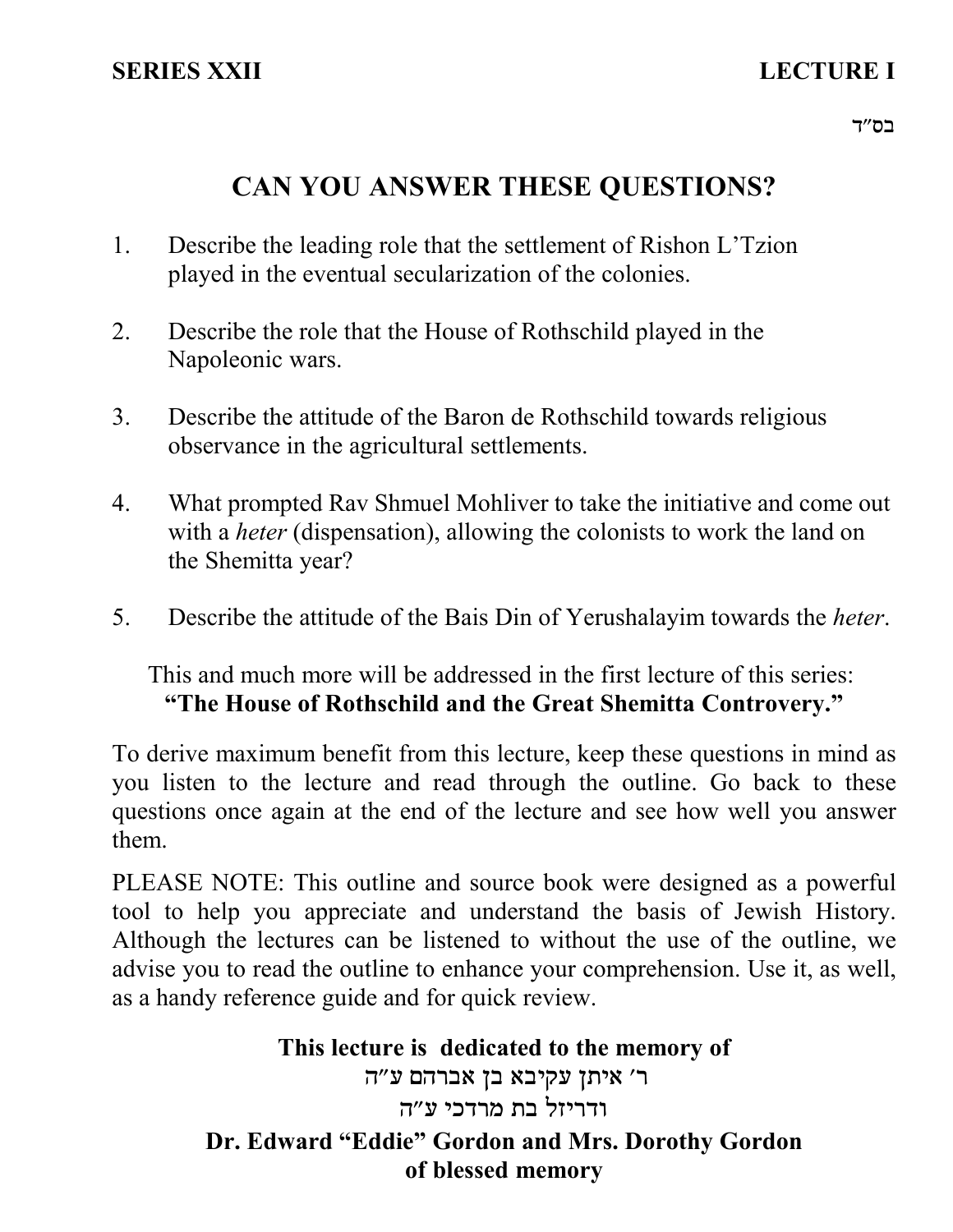#### THE EPIC OF THE ETERNAL PEOPLE Presented by Rabbi Shmuel Irons

#### Series XXII Lecture #1

#### THE HOUSE OF ROTHSCHILD AND THE GREAT SHEMITTA CONTROVERSY

 $\mathbf{I}$ Baron Edmond de Rothschild, and the Fulfillment of the Laws of Shemitta

 $\mathsf{A}$ 

והעי להודיע להדר״ג שיחי׳, אשר בקיץ העבר, עת השר הבאראן הי׳ בירושלם ובבקרו אותי בביתי בשבת קדש, אמרתי לו בשם כל אנשי ירושלם, כי הננו מחזיקים לו תשואות חן חן על אשר פקד על הקולוניסתים שילכו בדרכי התורה והמצוה, והשיב לי כי בכל לבו הזהיר אותם בזה, וכי נודע אשר איש אחד בהקולוניא ראשון לציון לא שמר שבת כהלכתו, אז צוה לגרשו משם, ואמרתי לו תודה רבה. ובתוך זה הגדתי לו, כי עוד הרבה דינים על פי התורה צריכים לשמור ולעשות, גם בענין חובת קרקע, הפרשת תרומות ומעשרות, וגם בשנת השמיטה וכו׳ וכו׳, והשיב כי פקד עליהם לשמור כל דיני התורה וכל המצות, כאשר ירו להם הרבנים יושבי ירושלם ת"ו. מכתב מהרהג' ר' שמואל סלאנט להרה״ג ר׳ יצחק אלחנן ספקטר כ׳ טבת תרמ״ח

I would like to report to the distinguished Gaon, may be be blessed with life, that during the past summer, when the Baron [de Rothschild] was in Jerusalem and visited me in my home on the holy Shabbos, that I told him in the name of the people of Jerusalem that we are deeply appreciative of the fact that he gave orders to the members of the agricultural colonies that they follow the dictates of the Torah and Mitzvos. He responded that he gave them these orders with all due sincerity. Indicative of this, he said, is that when he was made aware that one of the members of the colony in Rishon L'Tzion did not properly keep the laws of Shabbos, he ordered him to be expelled. I then thanked him profusely. In the midst of that conversation, I told him that there are additional laws in the Torah that need to be guarded and implemented, even in regards to upholding the sanctity of the land, i.e. the separating of the Terumos and Maasros (tithes) and resting the land on the seventh year (Shemitta) etc. etc. He responded that he ordered them to keep all of the laws of the Torah and all of the Mitzvos in accordance to the rulings of the rabbanim who live in Jerusalem, may it be rebuilt and reestablished. Letter from HaRav HaGaon R. Shmuel Salant to HaRav HaGaon R. Yitzchak Elchonen Spektor, the 20th of Teves, 5648 (January 4, 1888)

 $\mathbf{B}$ 

גם זה מקרוב באו אלי פקידי המושבות ה' אסוביצקי וה' ווארמסער, ושאלו ממני דעתי בענין שנת השמיטה הבע"ל, והשבתי להם כי בראשון לציון, ששם אך כרמים, צריכים להושיב שמה איש אחד תלמיד חכם שיורה להם הדרך מה מותר ומה אסור, לאברויי אילנא אסור, וכי לאוקמי אילנא מותר, ובשאר הקולוניות ששם שדות לחרישה וזריעה, יקיימו מצות שמיטה כדת, כמו שקיימו לפני שבע שנים בהקולוניא פתח תקוה, ששם היו מעט אנשים, וקיימו אז מצות שמיטה כדת, ולפי הנשמע גם כעת שאנשי פתח תקוה דעתם לקיים מצות שמיטה כדת בלי שום קולא. שם

In addition, I was recently visited by the administrators of the colonies, Mr. [Yehoshua] Ossowetzky and Mr. [Yehudah Leib] Wormser who asked my opinion in regards to the upcoming year of Shemitta. My response to them was that in Rishon L'Tzion, where there are only vineyards, a Torah scholar has to be brought in who will teach and direct them as to which forms of labor are permitted and which are forbidden, i.e. labor done to enhance the vitality of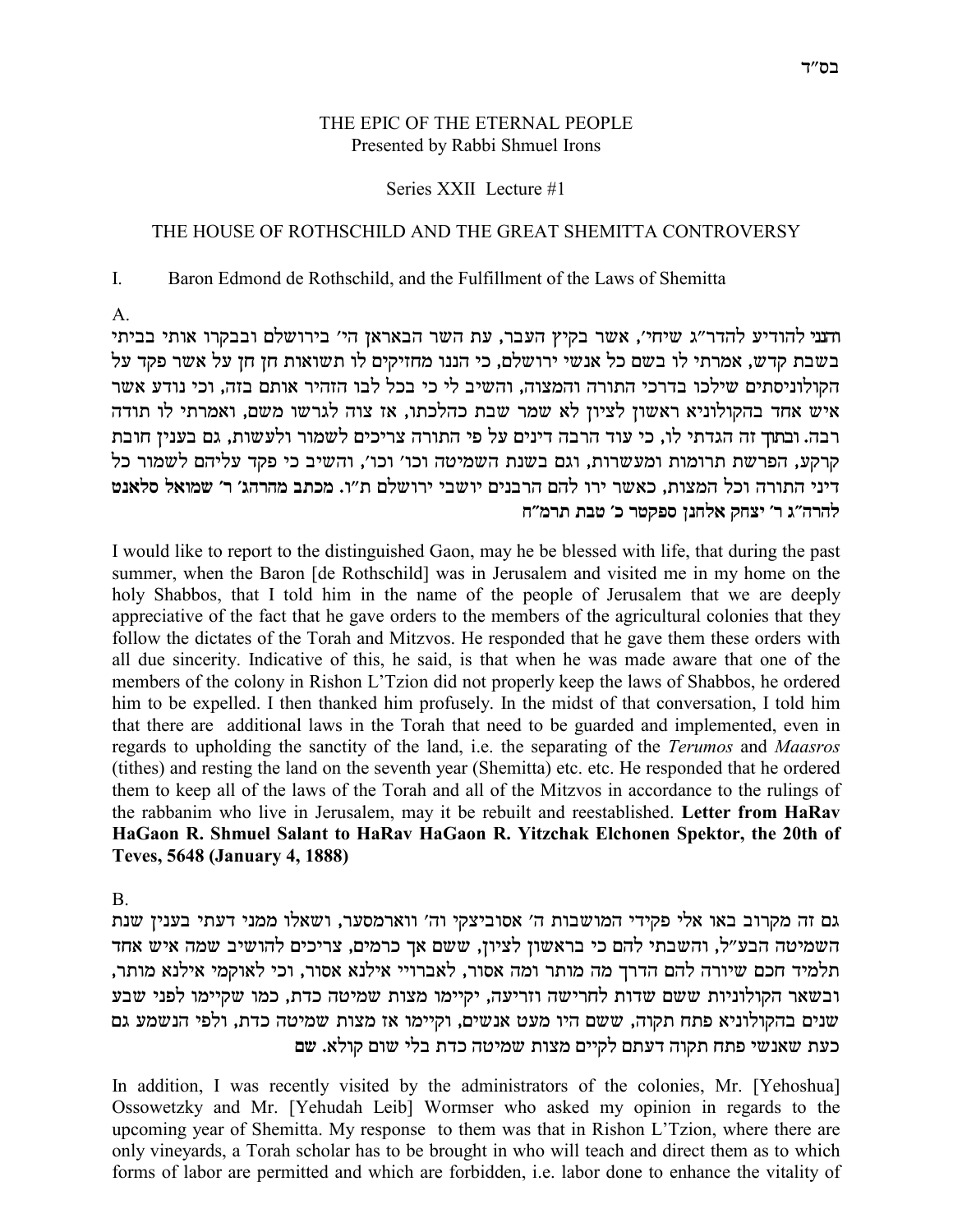the plant is forbidden whereas labor which is done to prevent the plant from dying is permitted. In the other colonies which are made up of fields which need to be plowed and planted, the laws of Shemitta must be fully maintained, just as it was maintained seven years ago in the colony of Petach Tikvah, which, at the time, was sparsely populated. They kept the the mitzva of Shemitta then, and, from what I hear, they are also prepared now to fulfill the mitzva of Shemitta without any leniencies. Ibid.

 $C_{\cdot}$ 

ב[עזרת] ה[שם]. יום ה' כ"ב כסלו תרמ"ח, קאוונא. רוב שלו׳ וישע רב אל כבוד ידי״נ ה״ה הרב הגאון הגדול פאר הדור והדרו וכו' כקש״ת מו״ה שמואל סלאנט נ״י. שוכט״ס. אחדשה״ט.

כאשר הגיעני הרבה מכתבים לבקש ממני שארצה להזדקק ולעיין ע״ד שנת שביעית הבע״ל באה״ק, ובני המושבות דשם שיש להם כרמים רבים, מבקשים עצות איך ומה להתנהג בשנת השמיטה הבע״ל. ובאמת אין בכחי כעת להזדקק הרבה בענין זה, ובפרט כי זהו דבר חדש אצלינו, וכן גדולי .<br>האחרונים מן הספרים שתחת ידי לא דברו מזה הרבה, ועכ"ז נעתרתי לבקשת הרבנים והרבים, וראיתי לעיין בזה, ועלה ממני, כי יש מקום להשתדל ע"ד מכירה לא"י על שני שנים וכפי שנתבאר בטוב טעם בקונטרסי ע"ז ב"ה. ובעז"ה מצאתי לי חבר, כי בעיקרי דינים חלק יוד סי' ל"ב ס"ק ת' הביא כן בשם ספר שמן המור יע"ש, ואין תחת ידי הספר שמן המור, אך ראיתי בספר שם הגדולים שהזכירו בשמות הספרים, וע"כ הנני לבקש ממעכ"ת שיחי' בטובו, לחקור איך היו ההתנהגות באה"ק בהשמיטות העברו. אך יכול להיות, כי בשנים שלפנים לא היו אז כרמים מצוים ביד ישראלים, משא״כ כעת, דזהו נוגע למאות אנשים, ואולי נמצא ספר שמן המור בירושלים עה״ק תוב"ב, כי העיקרי דינים לא הביאו רק בקצרה, ונעלם ממני טעמו ויסודותיו, ובאמת אנכי בארתי בטוב טעם בעז״ה זה, ויהי׳ מטובו להודיעני בכל זה, ודעתו הרחבה בזה בעצם הענין הנכבד הזה בכללו. יקבל החיים והשלו' מן אדון השלו' כנפשו ונפש ידידו דוש"ת בלונ"ח מחכה לישועת ד' ברוחניות ובחומריות, והעיקר בנחמת ציון וירושלים ע"י גואל צדק בבא"מ. יצחק אלחנן החופ"ק הנ״ל. ס׳ תורת רב שמואל סלאנט ע׳ רעג-רעד

With the blessings of Hashem, Thursday, the 22nd of Kisley, 5648 (December 8, 1887), Kovna. With wishes of abundant peace and salvation, to my honored and dear friend, HaRav the great Gaon and pride and majesty of this generation, Our Master and Teacher R. Shmuel Salant, may his lamp shine brightly, ... As I have received many letters requesting that I become involved to research the matter of the seventh year, which is soon coming with its goodly blessings to the Holy Land, as the members of the colonies have many vineyards and seek advice how to conduct themselves during the year of Shemitta, that is soon coming with its goodly blessings. The truth is that I don't presently have the strength to become greatly involved in this matter, especially since this is a [relatively] recent question. Similarly, the works of the great latter day authorities which I have in my possession, don't speak much about the subject. Nonetheless, I have acquiesced to the requests of the rabbanim and the public and saw fit to research the subject. I came to the conclusion that there is room to intercede on their behalf through a sale to a non-Jew for a period of two years, as it is well explained in a special treatise that I composed on this subject, with Hashem's help. With the help of Hashem I found a fellow [scholar who is in agreement with my thesis,] for the work, Ikarei HaDinim-Chelek Yoreh Deah-Chelek Yud-Siman 32 Sief Katan 400, quotes a similar opinion in the name of the Sefer Shemen HaMor. I don't possess the Sefer Shemen HaMor, but I saw in the Sefer Shem HaGedolim (by Ray Chaim Yosef

 $\overline{2}$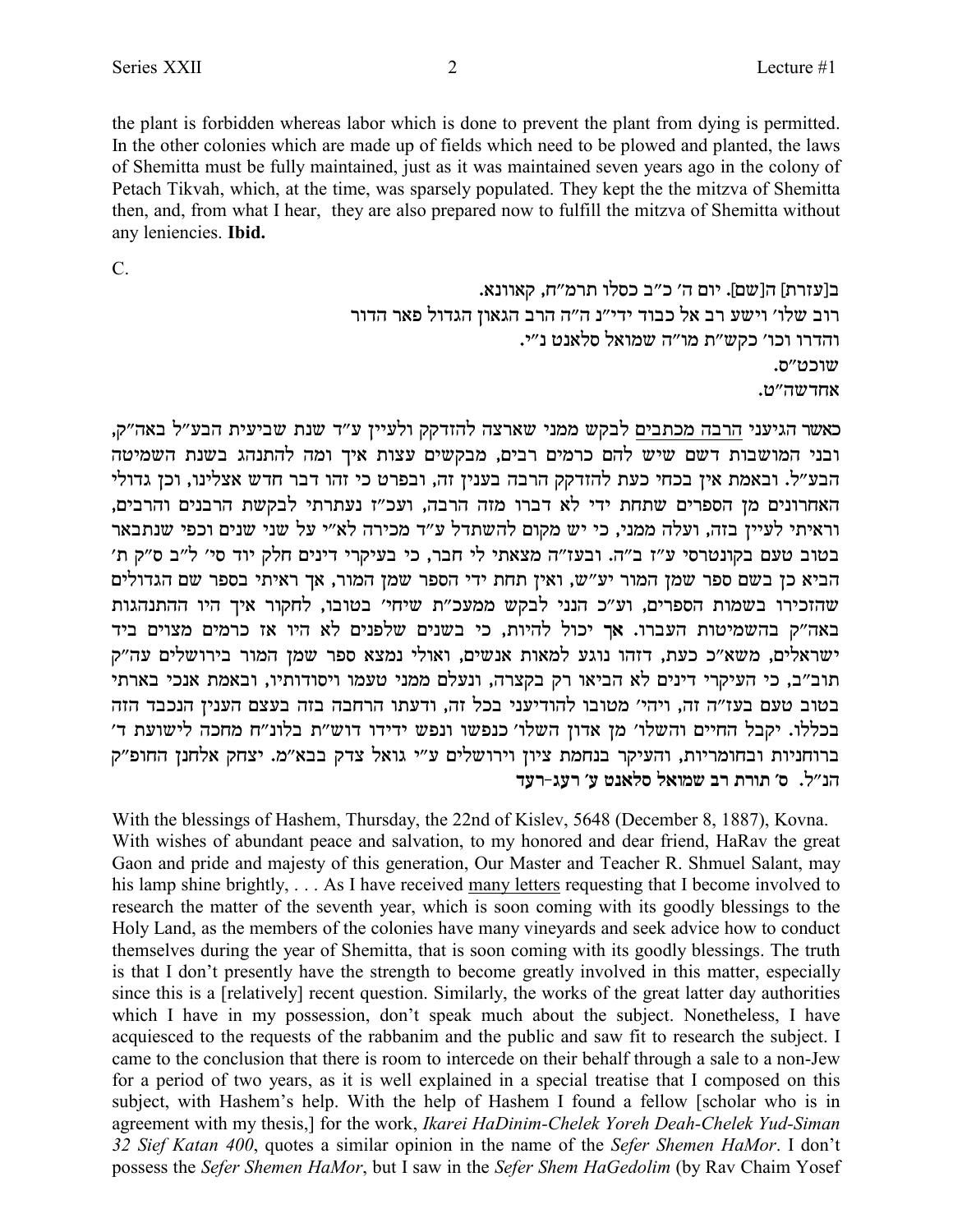David Azulai-HaChida) that he mentioned the sefer, and I am asking from your excellency, may you live in Hashem's goodness, to investigate what was the common custom in the Holy Land during the past Shemittos. It is possible, however, that in the past, unlike the present, it wasn't common for Jews to own their own vineyards. Presently, this question affects hundreds of people. In addition, perhaps the Sefer Shemen HaMor is available in the holy city of Yerushalayim, may it be rebuilt and reestablished, as the *Ikarei HaDinim* only summarized his position and I don't clearly know his exact reasoning and his premises. The truth is, though, that, with Hashem's help, I have clearly and effectively elucidated this matter. Please be so good as to inform me regarding all of this as well as to share your broad knowledge and informed opinion regarding all aspects of this important matter. May you receive life and peace from the Master of peace ... Yitzchak Elchonen Spektor. Sefer Toras Rav Shmuel Salant pp 273-275

 $D.$ 

ב[עזרת] ה[שם]. כ׳ טבת תרח״ם ירושלם תובב״א. למע״כ ידיד ד׳ ועמו, ורב חביבי הרב הגאון מאור הגולה כש״ת כו׳ מו״ה יצחק אלחנן, שיחי׳ ברוב טוב.

יקרת מכתבו מיום כ״ב כסלו בדבר הקולוניסתים איך להתנהג בשנה הבע״ל בהכרמים נכון הגיעני, והדר"ג שיחי' קצר במכתבו.

א) במכתבו הזכיר אך בשם כרמים, אולם בדבר שדות זרעי תבואה שרוב הקולוניות מלאים אך בהם (לבד ראשון לציון, אשר בקולוניא זו נוטעים אך כרמים, כי אדמתם איננה מסוגלת לתבואת השדות) .<br>מהם לא הזכיר מאומה דעתו בזה. ב) במכתבו כתב דעתו למכור לאינו יהודי על שתי שנים. מהנראה שדעת הדר״ג שמכירה לזמן איננה בכלל לא תתן להם חניי׳ בקרקע, ובלי ספק בקונטרסו (שלא היתה למראה עיני) מבוארת דעתו, אמנם לע״ע בהשקפה ראשונה לא אדע, ממה נפשך, אם מכירה לזמן נחשבה למכירה, הלא יש לחוש לאיסור אין מוכרין להם שדות בארץ ישראל כידוע, ואם אינה נחשבת מכירה לחלוטין, יש לאמר כי נחשבת כשכירות, ושכירות אינה קנויה לגוף, ונקרא שדה של ישראל. אך שהוא, בלי ספק בקונטרסו מבאר את הכל בטוב טעם, ואם אולי באפשרו להעתיק גם למעני את קונטרסו ולשלוח לי ע"י פאסט, לחסד אחשב, גם לא אדע דעת הדר"ג שיחי', אם כוונתו למכור לאינם יהודים על שתי שנים, ושהם הקונים יעבדו בשנת השמיטה, או כוונתו למכור כמו מכירת חמץ. והנה ידוע פה, שמכירת קרקעות שאינה נעשית בתוקף הממשלה כחק וכנימוס, אינה שוה כלום, ולמכור לאינם יהודים כחק ובנימוס בתוקף הממשלה, הוא דבר שאי אפשר בשום אופן כעת, וגם כי הנדיב הבאראן לא ירצה בזה בשום אופן, וגם איך ימכרו היושבים בהקולוניות בעת שהאדמה איננה נכתבת על שמם, כי לפי הנשמע רוב הקולוניות נכתבו בהממשלה על שם האדון ערלאנגר בפאריז, שהוא עוסק בזה בפקודת הבאראן הנדיב שיחי׳. והנני להודיע להדר״ג שהשגתי ספר שמן המור, שהי' רב דספרדים בחברון ת"ו זה כמאה שנה ויותר, ועובדא הוי בחברון, שאיש אחד עשיר הי׳ לו כרם מחוץ לעיר, והורה הרב בעל שמן המור, שקודם שנת השמיטה ימכור אותו לאינו יהודי, והקונה יעבוד את הכרם עד אחר שנת השמיטה, ואחר שנת השמיטה יקבל המוכר בחזרה, כי בשטר המכירה יהי׳ כתוב לזמן איזה שנים, ומאריך בזה, כי למכירה לזמן אינו עובר על לא תחנם, ובכל זה נקרא מכירה ולא שכירות ומאריך הרבה בתשובתו. אמנם כל זה אינו שייך להקולוניסתים של הבאראן שאי אפשר שימכרו לגוים שיעבדום הגוים (מכמה טעמים), כי לא יבטחו בהגוים, אם אך יעבדו שנה אחת, וגם לא יתנו להם שטר מכירה. ולפי עניות דעתי נפל פיתא בבירא, גם מה יעשו בשאר הקולוניות ששם העיקר אך חרישה וזריעה בתבואה ופירות האדמה בירקות, אשר גם שמה לא יתנו להגוים לעבוד שמה בשום אופן, כי לא יבטחו עליהם. . . . וד׳ יתקננו בעצה טובה ולאסוקי שמעתא אליבא דהלכתא כעתירת החותם בברכה שמואל סלאנט. מכתב מהרה"ג ר' שמואל סלאנט להרה״ג ר׳ יצחק אלחנן ספקטר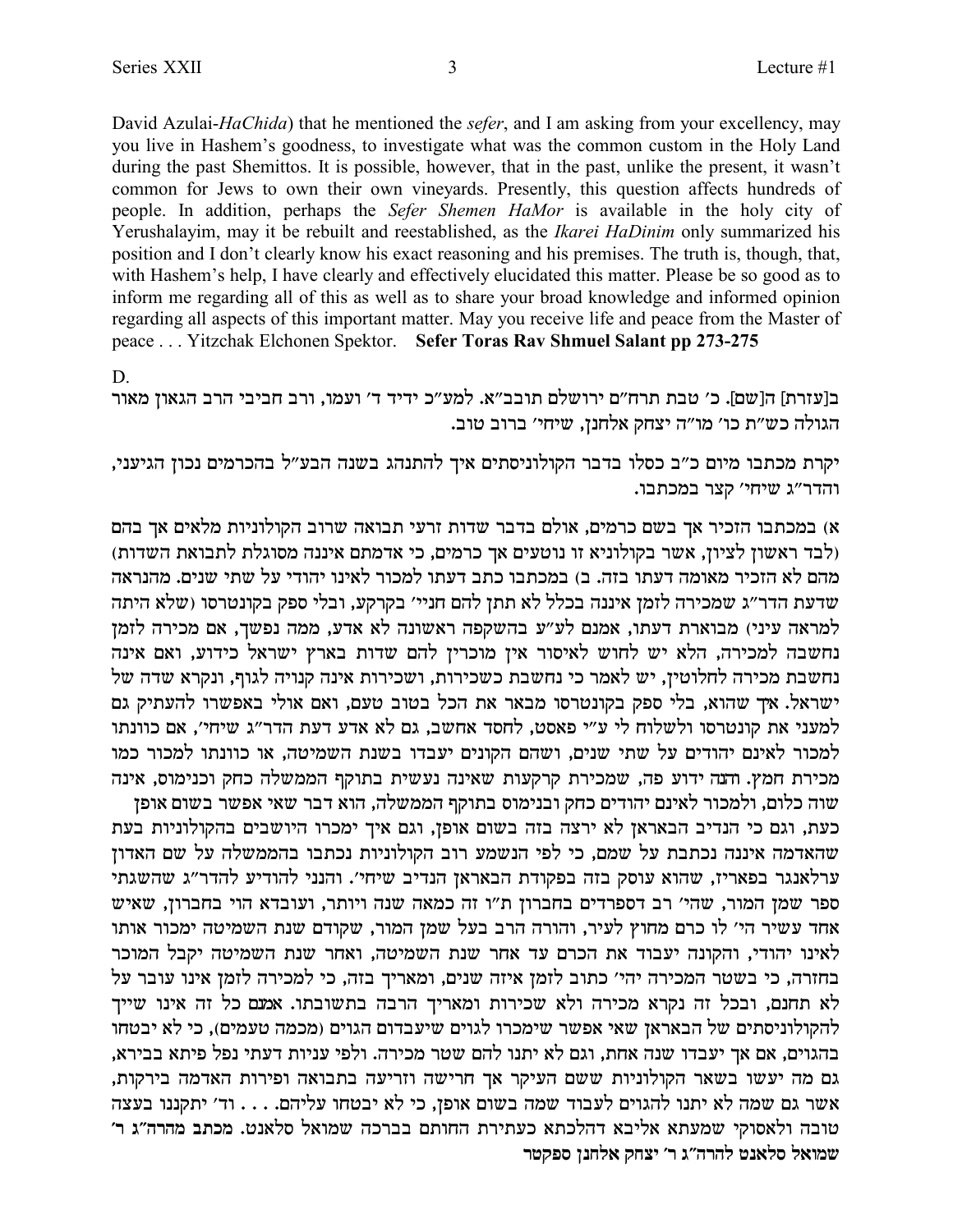With the blessings of Hashem, the 20th of Teves, 5648 (**T'rachem** m"gxz Tzion - **January 4, 1888)** Yerushalayim, may it be speedily rebuilt and established, Amen. To the distinguished Rav, who is beloved by Hashem and His people, my dear friend, HaRav HaGaon, the Light of the Exile . . . Our Master and Teacher R. Yitzchak Elchonen, may he live in an abundance of goodness.

Your precious letter of the 22nd of Kislev regarding how the colonists should conduct themselves during the blessed coming year in the vineyards, recently reached me, but the presentation of his excellency, may he live, was too brief. [I would like to raise the following points:] 1) In your letter you only made mention of vineyards. The truth is that with the exception of Rishon L'Tzion, in which only vineyards are planted due to the nature of the soil, all of the other colonies consist of fields of grain. You made no mention of your opinion regarding their status. 2) In your letter you wrote that in your opinion one can sell the land to a non-Jew for a period of two years. It would seem that in your opinion that a sale for only a limited duration is not in violation of the prohibition of *lo sichonem -* letting [non-Jews] have a dwelling in the land [of Eretz Yisrael]. I have no doubt that in your treatise, which I did not yet see, your opinion is clearly elucidated. However, it seems to me, at first glance, that your position is difficult to understand. If a sale for only a limited duration is considered a true sale, then it should also be considered a true sale in regards to the prohibition of selling land in Eretz Yisrael to a non-Jew, [and therefore forbidden]. If it is not deemed to be a permanent sale, it should then be considered the equivalent of a rental agreement where the actual body of the land is not owned by the non-Jew and is still considered to be land owned by a Jew. In any case, I am sure, without a doubt, that you explain all of this very well in your treatise. It would be a gracious act of kindness on your part if you would be so considerate as to make me a copy and send it via mail. I also don't know if your plan is to sell the land to the non-Jew for a period of two years and the purchasers themselves would then work the land during Shemitta, or your intention is that the sale would be akin to that of selling *chometz* and the sellers themselves would still work the land. Now it is well known here that any sale that is not approved by the government in accordance with their laws and customs has absolutely no validity and to arrange a sale to non-Jews in accordance with their laws and customs with government approval is, at this time, impossible. In addition, the Benefactor, the Baron, would absolutely not want such a thing. Also, how can the colonists who occupy the land sell the land, as it is not registered in their name but rather, as it was reported to me, in the name of Mr. [Michael] Erlanger in Paris, who is involved in this project at the behest of the Benefactor, the Baron, may he live. I want you, the esteemed Gaon, to know that I obtained a copy of the *Sefer Shemen HaMor*. He was the Rav of the Sefardic community of Chevron, may it be rebuilt and reestablished, approximately a hundred years ago or more. There was a situation there where a wealthy man owned a vineyard outside of the city and the Rav, the author of the *Shemen HaMor*, ruled that prior to the Shemitta year, the man should sell the property to a non-Jew and the purchaser would then go and work the land until after the end of the Shemitta year. After the Shemitta year the seller would then receive the land back, the purchase agreement clearly specifying the exact duration of the sale. He elaborated on this point [i.e. that in his opinion] a sale for a limited duration is not in violation of the prohibition of *lo sichonem -* letting [non-Jews] have a dwelling in the land [of Eretz Yisrael], but yet, nonetheless, it is deemed to be a valid sale [that would free the land from the obligation of Shemitta] and not merely a rental agreement. He speaks about this at length in his responsum. However, all of this is not pertinent to the colonists supported by the Baron, as it would be impossible for them to sell their land to non-Jews so that the non-Jews would work the land for many reasons. [For instance,] they would never trust the non-Jews [to return the land], even if they worked the land for only one year and they would never give them (the non-Jews) a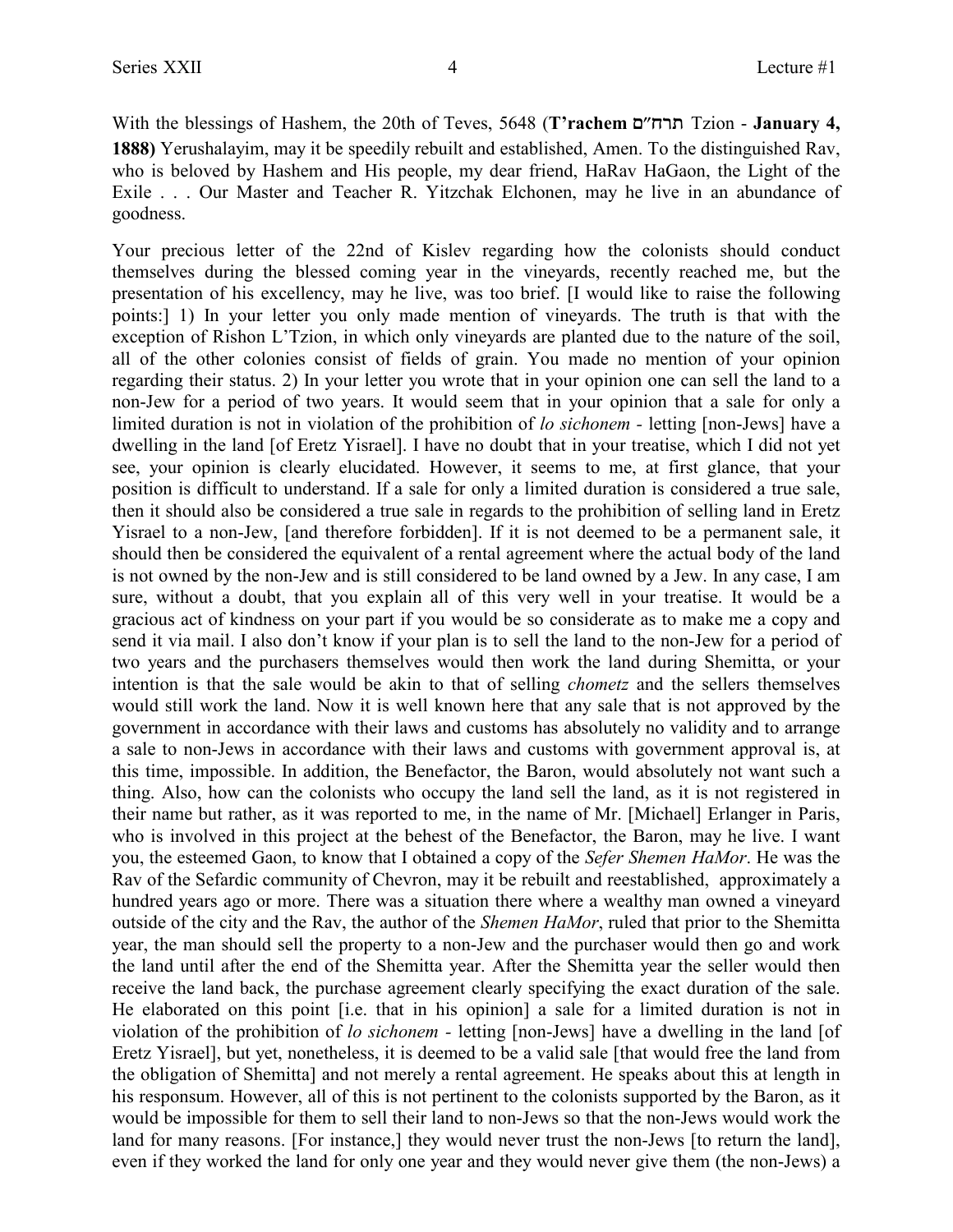bill of sale. In my humble opinion the whole thing is an impossibility (lit. the bread fell into a deep pit). In addition, the colonists, whose whole job is but to plow and plant the grain and vegetables, would never let the non-Jews work their land in any manner, as they wouldn't trust them. . . . May Hashem bless us with beneficial counsel to arrive at a true halachic ruling, as this is the desire of he who is signing this with his blessings, Shmuel Salant. **Sefer Toras Rav Shmuel Salant pp 273-275**

II. The Pressure to Find a *Heter* (Dispensation)

A. Sir! The Sabbatical year, the year of Shemittah, is approaching. . . . The last Shemittah year, in 5642 (1881-1882), scattered the settlers of Petach Tikva in all four directions, and if the rabbis don't make an attempt to find a *heter* for the colonists, then [Shemittah] will be a mortal blow for which there is no cure for the colonists. . . . The Gaon [Rabbi Yitzchak] Reines of Lida promised me while he was here a few weeks ago that he would try to induce the great rabbis to permit [working] during Shemittah in the upcoming year. But I don't know how urgent this matter is to him. I, for my part, cannot be the one to lobby the rabbis on such a matter, because the involvement of a man like me [who is not religious] will create the opposite of the desired effect. The Gaon Rabbi Shmuel Mohilever told me in Bialystok that he does not want to permit work during the Shemittah year. I imagine that it is not a prerequisite to [get the *heter* from [rabbis] who are trustees [of Chovevei Zion.] . . . Sincerely, Moshe Leib Lilienblum

**Letter from Moshe Leib Lilienblum to Rabbi Shmuel Fuenn, a year before the Shemittah commenced: 26 Tishrei 5648 (October 14,1887), Droyanov, letter 671, quoted in Rebels in the Holy Land by Sam Finkel**

B.

באלול שנת תרמ"ז היתה פגישה קטנה בוילנה, משלשת הגאונים: הנצי"ב מולוזין, הגרש"מ `מביליסטוק ור״מ עלישברג מבויסק (גם המ״מ דוילנה ר יעקב יוסף היה, נוכח במושב זה, אך הוא לא חוה דעתו בפני הגאונים הקשישים והגדולים ממנו). בישיבה זו עלתה שאלת השמיטה לשנת תרמ"ט – ע"י האכר מראשון־לציון מר ברוך פפירמוסטר שהיה אז בוילנה. הוא פנה אז אל הרבנים הגאונים בדבריו אלה: רבותי, הנני כעת בסוף שנת תרמ"ז ובשנת תרמ־ט, כלומר: בעוד שנה, תתחיל שנת השמיטה. אנכי בתור אכר עלי לדעת החלטתכם כעת. אי אפשר לנו לחכות, כי עלינו להתאים את עבודתנו משנת תרמ״ח לפי ההחלטה, והנה פה נאספתם אתם רבותי גאוני זמננו, ראשי גדולי ישראל, והנני שואל בשמי, אבל בשאלתי זו נפשות כל אחינו האכרים תלויות, ואפשר קיום כל . הענין של ישוב ארץ־ישראל, חקרו והתישבו, וחוו את דעתכם על השאלה הזאת

רגעים אחדים שררה דומיה, שנפסקה ע"י הזקן שבחבורה הנצי"ב והלה פתח ואמר: הפרשה הראשונה ע״ד שמטה המזהירה אותנו .והשביעית תשמטנה מסייםת במלות: אל פני) ה א ד ו ז ה', להורות לנו שכשם שאסור להעבד לעבור על מצות אדונו בנתינת טעם לעצמו, כן אנו מצווים לשמור את מצות שמיטה בלי כל חקירות וטעמים, ואסורה לנו העבודה בשביעית.

אחריו ענה ואמר הגרש״מ: לפי דעתי אפשר למצא היתר העבודה בשביעית, אך עלינו להתישב אם להשתמש בההיתר הזה, כי הלא זה כאלפים שנה שלא קימנו את המצוה הזאת מפני ההכרח והנה זכנו השי״ת לקיים המצוה אחרי שנת אלפים. אם נקיימנה אז יתנו ידם אלינו כל עם ישראל החרד לדבר ד' ונרכוש נפשות אין מספר להענין הקדוש ישוב א"י.

.<br>אז קם ממקומו הגאון ר׳ מרדכי עלישברג ובהתרגשות גדולה ענה, ואמר, דעתי היא אחרת לגמרי אפשר למצא היתר לעבודה בשביעית וע"ז הלא מסכים נם הרב ר' שמואל, ואם אך אפשר להתיר, אז אסור עלינו לעשות מסחר ומו"מ ולהעמיד בסכנה גדולה את כל הענין משאת נפשנו, עלינו להתיר .<br>בלי שום פקפוק ולהתיר עד כמה שאפשר, כי לא דבר קטן הוא הדבר הזה!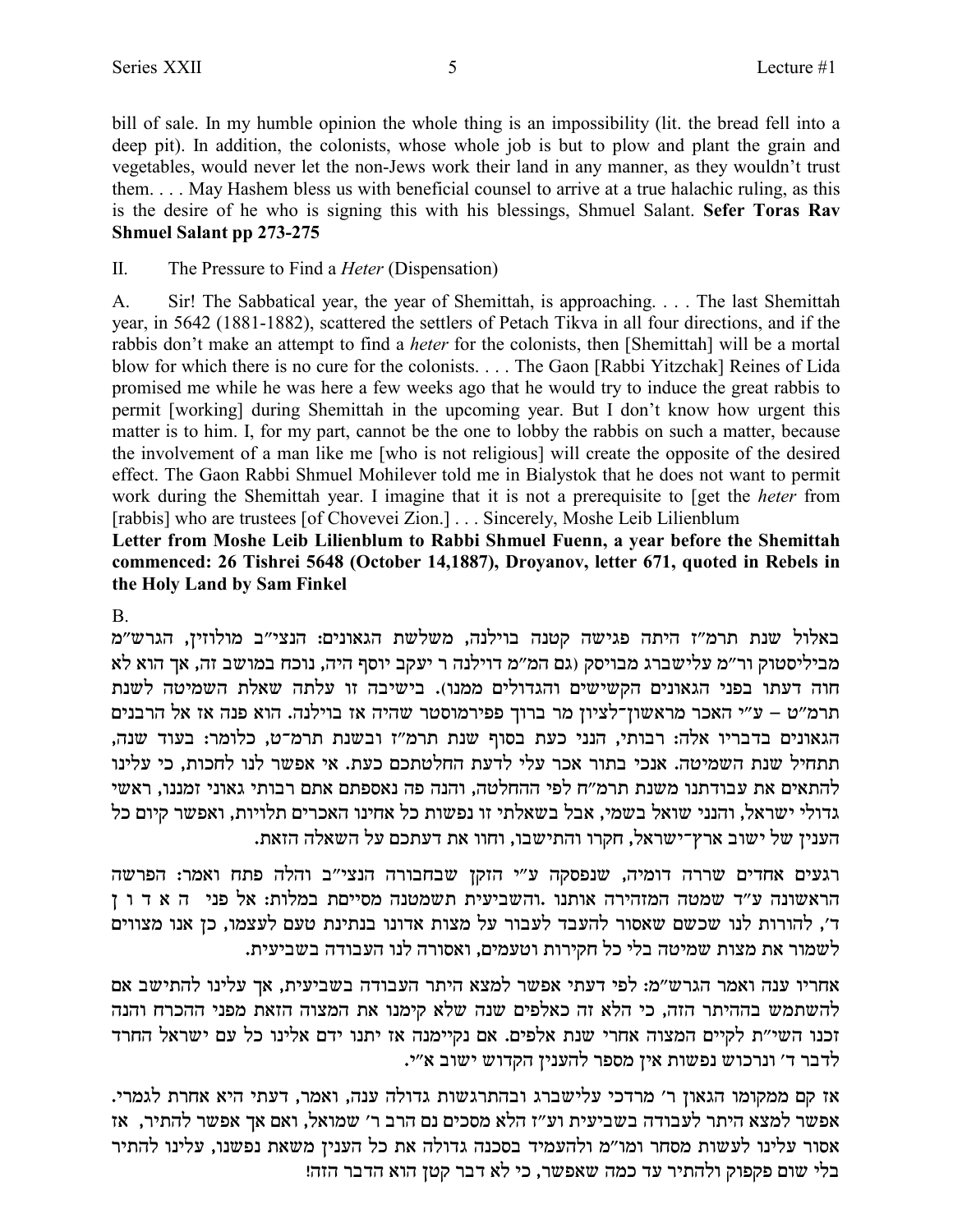יעלשת הגאונים האלה נפרדו הנצי״ב נשאר באסורו והנרש״מ הודה כי צדקו דברי הרב ר׳ מרדכי  $w$ עלישברג והחל להתעסק ולעבוד במקצוע זה לאסוף דעות להיתר. זכרונות של י. ל. עפיל הובא בספר **d"rw-c"rw 'r (oni`n) onyit ail dcedi 'x ,l`eny**

In Elul of the year 5647 (1887) there was a small informal meeting in Vilna between the Gaonim, the Netziv (Rav Naftali Tzvi Yehudah Berlin) of Volozhin, HaRav HaGaon R. Shmuel Mohliver of Bialystok, and Rav Mordechai Eliasberg of Boisk. [The *Magid Meishorim* of Vilna, Rav Yaakov Yosef was also in attendance but didn't express his opinion in the presence of these Gaonim who were older and greater than he.] At this meeting the question of Shemitta of the year 5649 (1888-1889) was brought up through a farmer from Rishon L'Tzion, Mr. Baruch Firemuster who was then in Vilna. He directed the following question to the rabbanim: "Rabbosai (My masters), Behold it is already the end of the year 5647 (1886-1887) and within a year it will be 5649 (1888-1889). In other words within a year the Shemitta year will begin. As a farmer, it is essential for me to already know what you have decided upon. We cannot wait, because we have to adjust our work schedule in 5648 (1887-1888) in accordance with your decision. Behold, you, my masters, the gaonim of our times, the most distinguished men of Israel, have gathered together. Although I am asking for myself, this question affects the lives of all our fellow farmers and perhaps the viability of the whole settlement project in Eretz Yisrael. [Please] analyze this situation and after carefully coming to a decision [please] communicate it [to us]."

After some moments of silence, the eldest of the group, the Netziv began speaking: The first section of the Torah that deals with Shemitta commanded us, "and on the seventh year you shall release (*tishmitena*) [your hold on the land]" (Exodus 23:11) ends with the words, "before the L-rd G-d" (ibid. 23:17). This teaches us that just as it is forbidden for a slave to violate his master's command by creating his own rationalization, so too we are commanded to guard the commandment of Shemitta (releasing) without any analyzing and presenting rationalizations and it is forbidden for us to do any work [in the fields] on the seventh year.

Afterwards, HaGaon Rav Shmuel Mohliver responded and said the following: In my opinion, it is possible to find grounds for a *heter* (dispensation) to work in the seventh year. However, we have to decide if we want to use this *heter* or not, as some two thousand years have elapsed since we last fulfilled this mitzva because of circumstances beyond our control. Behold, Hashem has [now] given us the opportunity to fulfill this mitzva after [an interval of some] two thousand years. If we fulfill it, then all of the religiously committed amongst the Jewish people will support us and we will have acquired an untold number who will associate themselves with this holy cause of resettling Eretz Yisrael.

The Gaon, R. Mordechai Eliasberg then stood up and with great passion raised his voice and said, "I take an entirely different position. It is possible to find a *heter* (dispensation) to work in the seventh year and this is something that Rav R. Shmuel [Mohliver] is also in agreement. And if there is any possibility of finding grounds for a *heter* (dispensation) then it is forbidden for us to just sit back and debate the merits of the various arguments, for the whole project, in which we have invested our entire souls, is in great danger! We should issue a *heter* (dispensation) without any hesitation and allow all that can possibly be allowed, for this is no minor matter!" The three Gaonim then parted company. The Netziv still maintained his position for forbidding work [in the fields] on the seventh year. The Gaon Rav Shmuel Mohliver agreed that Rav Mordechai Eliasberg was correct and began to research this subject and to amass detailed learned opinions that would allow work to be done. **Sefer Shmuel, R. Yehudah Leib Fishman (Maimon)**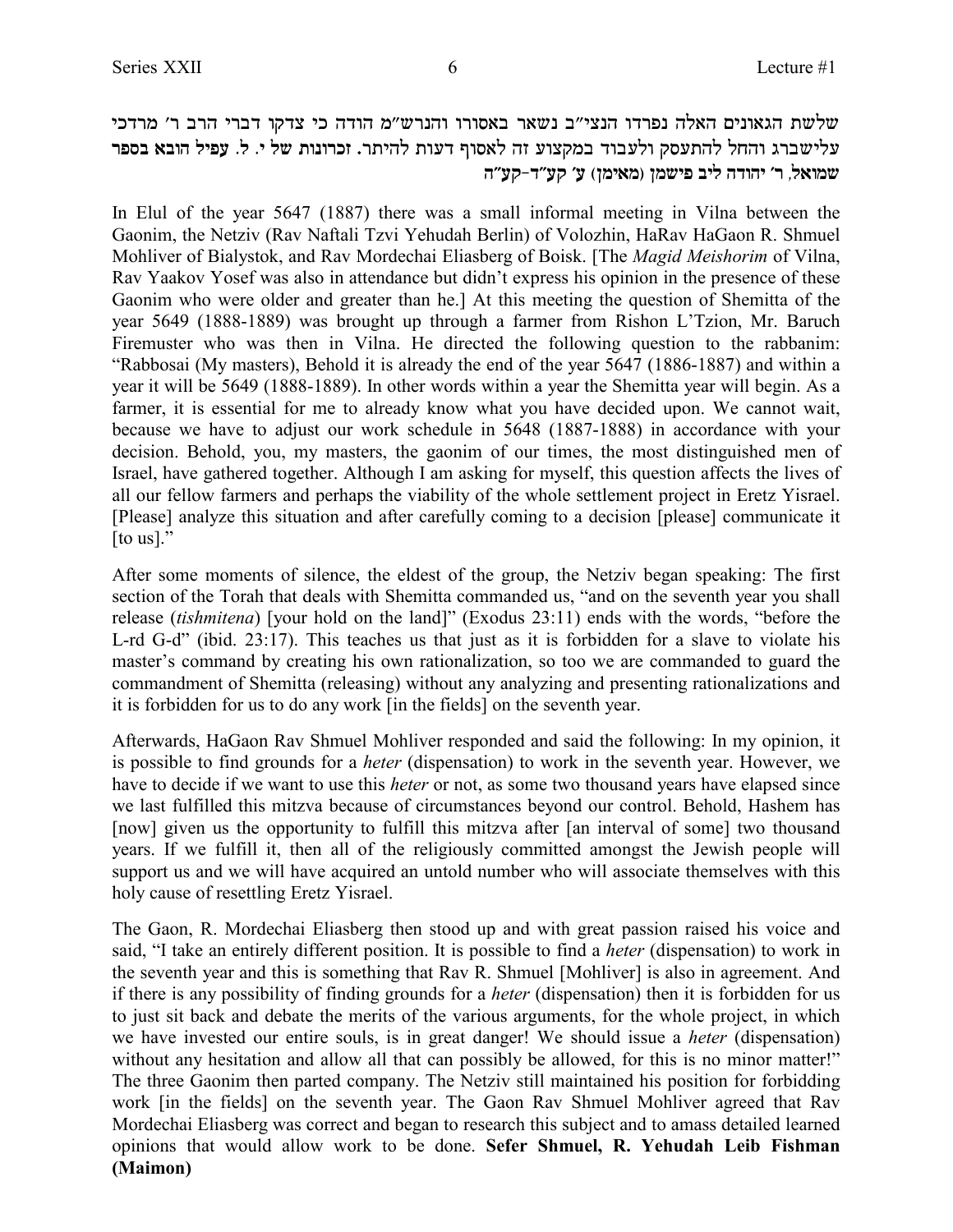III. HaRav HaGaon R. Yitzchak Elchonen Spektor Issues a *Heter* (Dispensation)

#### A.

בהיות כי קרובה שנת השמיטה על פי חשבון הרמב״ם ז״ל וכפי המנהג, והיא שנת תרמ״ט הבעל״ט וזכינו בעזרתו ית׳ שנתכוננו כמה כפרים הנקראים קולוניות של יהודים המתפרנסים מעבודת האדמה הן משדי תבואות והן ממטעי כרם ואם נאסר עליהם לשדד את האדמה ולתקן את הכרמים תושם הארץ ותיפוק מזה חורבן הקולניות חלילה, וכמה מאות נפשות ימוגו ברעב חלילה. על כן, להצלת נפשות והצלת ישוב הארץ, הצלת גוף והצלת ממון, מצאנו היתר על שמיטה זו שנת תרמ״ט למכור בקיץ הבא עלינו לטובה את השדות והכרמים וכל השייך לעבודת האדמה לנכרים, על מנת שכשנחזיר להם את האופגוב (דמי קדימה) לאחר השמיטה, ונתן להם סך ריוח, מחוייבים המה להחזיר לנו השדות והכרמים וכל השייך לזה. נוסח השטר הנ״ל יכתבו אצל הב״ד שבירושלים ועפ״י הסכמתם. ואז כאשר ימכרו כנ"ל עפ"י שטר כזה יהי' מותר לעבוד את האדמה בכל הצורך הז בשדות והן בכרמים. ממילא מובן שאותם הקולוניסטים שהם בעלי יכולת ושביכלתם לשכור פועלים נכרים לא יעשו בעצמם עבודה האסורה בשביעית, אבל העניים אשר אין ביכלתם לשכור פועלים נכרים יעשו מלאכתם בעצמם, אבל דוקא על פי הבית דין שבירושלם שיורו אותם עפ"י שאלתם המלאכות המותרות להם והמלאכות האסורות. כל הנ"ל נעשה רק על שנת תרמ"ט אבל לא על z` riyedl eingx aexa 'c xefri ile`e .ycgn xzidl ekxhvi f` ik ok xg`l ze`ad zehinyd עמו להצליח להם שלא יצטרכו להיתר כלל, וישמרו השמיטה כדין תורה. אמנם כל זה נעשה באופן  $w$ יסכים עמנו גם הרב הגאון פאר דורנו כש״ת מורינו הרב יצחק אלחנן נ״י אבד״ק קאוונא. יחיש .<br>וימהר את גאולתנו ונשמור את כל המצות התלויות בארץ כהלכתן ודקדוקן

.<br>באעה״ח אור ליום ו׳ עש״ק כ״ח שבט, תרחם ציון, פה ווארשא

. נאם ישראל יהושע חופ״ק קוטנא .<br>נאם שמואל בהרב מהרי"ל החופ"ק בילסטוק . נאם שמואל זנוויל המו"צ דפה ק"ק ווארשא **xbxapiiy sqei 'x ,av-`v 'r ,y` cenr xtq**

"Since the year of Shemitta, in accordance to the opinion of the Rambam, of blessed memory, and in accordance to the accepted custom, the year [5]649, is approaching . . . and we have merited through Hashem's help, that many Jewish [agricultural] villages (colonies) have been established who are supporting themselves through working the land, consisting of both fields of grain and vineyards, and if we forbid them to plow the land and to improve the vineyards, the land will become despoiled and will result in the destruction of the colonies, G-d forbid, and many hundreds of souls will wither away through starvation, G-d forbid, therefore, in order to preserve these souls and to preserve the settlement of the land, bodily preservation and material preservation, we have issued a heter for this Shemitta year, 5649 (1888-1889) to sell, in the coming summer, the fields and vineyards and all that is related to working the soil to non-Jews, on condition that when they return back to them their deposit and a sum of money for their profit, that the [non-Jews] be obligated to return the fields, vineyards, and all that is related to them, back to us. The actual text of this bill of sale should be written under the auspices and approval of the Bais Din of Yerushalayim. And then, after the aforementioned sale will take effect through this document, it will be permitted to work the land and do what is necessary both in the fields and the vineyards. It is self evident that those colonists who have the means to hire non-Jewish workers should not personally do the work that is normally forbidden on the seventh year. Those who are indigent, however, who do not have the financial ability to hire non-Jewish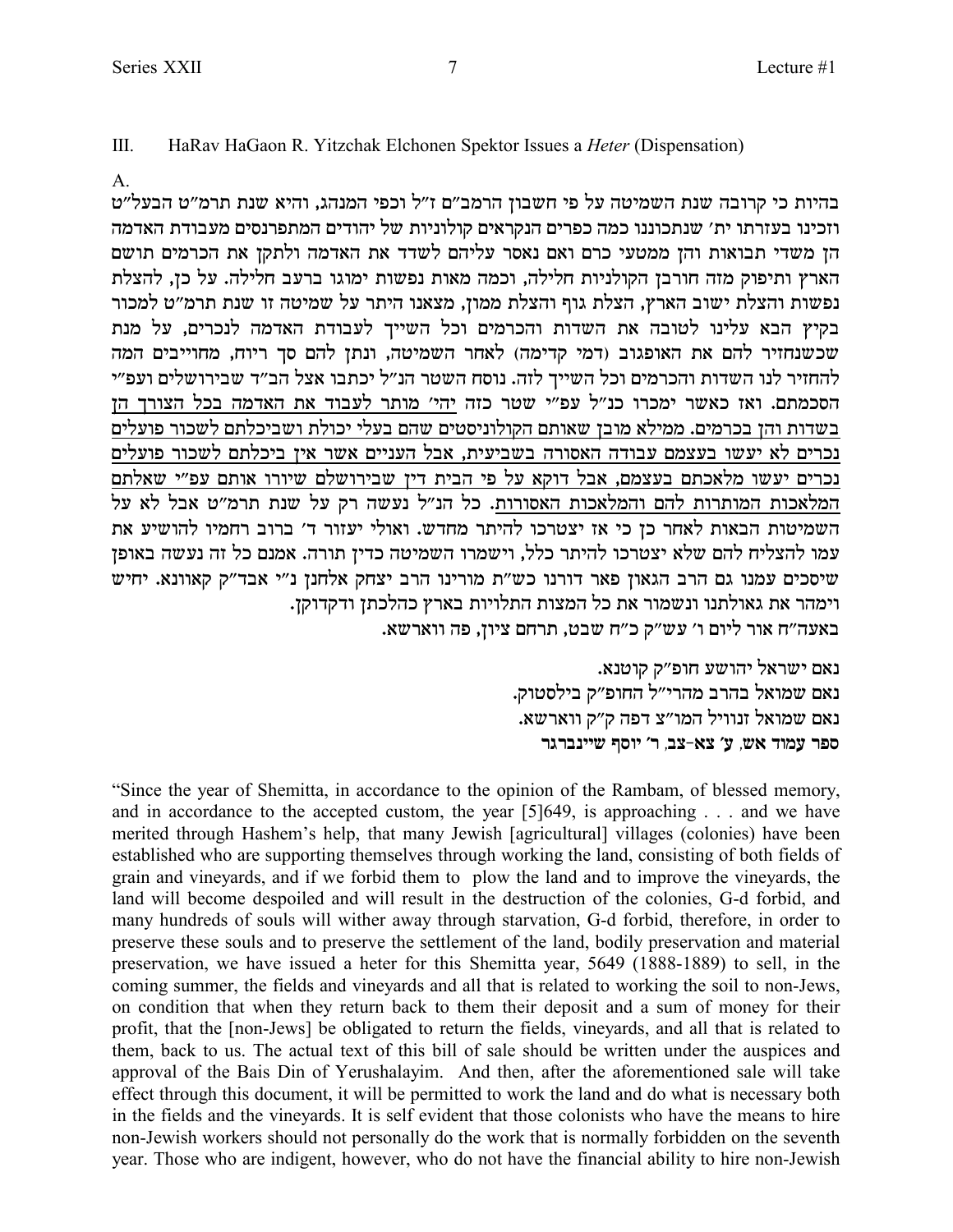workers, are allowed to do the work themselves. This is all to be done strictly under the guidance of the of the Bais Din of Yerushalayim who will rule, based upon their inquiries, regarding which forms of labor are to be permitted for them and which are forbidden. All of the above is to be put into effect only for the year 5649 (1888-1889) and not for Shemittos in coming years, as then they will need a new *heter* (dispensation). Perhaps Hashem will help, through His abundant mercy, to save His people so that they should be so successful that they will have no need for any dispensation and will fulfill the laws of Shemitta in full accordance with the laws of the Torah. However, all of this is to be done only with the approval of HaRav HaGaon, the pride of the generation, the crown of the Torah, our master Rav Yitzchak Elchonon, may his lamp shine brightly, the Av Bais Din of Kovno. May Hashem speedily bring our redemption that we may observe all of the mitzvos that are related to the land in accordance with all of the laws and its particulars. We are hereby signing on this Thursday night, the twenty eighth of Shevat, *Tirachem* (*5***648**) *Tzion*, in Warsaw (Feb. 9, 1888)*. Yisrael Yehoshua of Kutno, Shmuel ben Moreinu Rav Yehudah Leib Mohliver of Bialystok, Shmuel Zanvil, judge and halachic authority of the holy community of Warsaw.*" **Sefer Amud Aish, pp. 91-92, R. Yosef Sheinberger**

B.

כאשר נדרשתי זה איזה חדשים לחוות דעת עד הקולוניות של היהודים המתפרנסים מעבודת האדמה בכרמים ובשדות באה"ק כי קרובה שנת השמיטה לבוא בשנת תרמ"ט, ואם לא נבקש עצה והיתר יכול להיות כי תשום הארץ חלילה והיה חורבן לקולוניות (מושבות) ח"ו וזה נוגע להצלת מאות נפשות ומי יודע וכו׳. ואף שהנני עמוס בטרדות וחלישות רב עכ״ז ראיתי להזדקק להענין הגדול הזה, והעליתי להיתר עפ״י עצה למכור הכרמים והשדות לישמעאלים הגוף והפירות על משך שתי שנים בלבד, ואחרי ככלות הזמן יוחזרו הכרמים והשדות לבעליהם והמכירה יהי׳ לישמעאל דוקא, ובקיץ הבעל"ט יכול להיות המכירה, וערכתי ע"ז קונטרס מיוחד בעהי"ת, אך להלכה למעשה לא יצאתי עד היום לפי שלא רציתי להיות יחיד בדבר החדש הזה כדרכי בענינים כאלה, אך כהיום אשר הגיעני מכתב אשר נזדקקו לזה כבוד ידי"נ הרבנים הגאונים כש"ת מו"ה ישראל יהושע נ"י אב"ד ,קוטנא ומה"ר שמואל מוהליבר נ"י דק"ק ביאלסטוק, ומו"ה שמואל זנודיל מו"ץ דק"ק ווארשא ויצאו בהיתר בעצה ע"ד יקרת הענין הזה ושמו פניהם בי והי' זה לי לנחת רצון בראותי כי אין אני יחיד בדבר הגדול הזה. על כן הנני לחוות דעתי להלכה ולמעשה עפ״י עצתי הנ״ל שהעבודה בשדות ובכרמים יהיו ע״י אינם יהודים, אך בדבר העניים שאין ביכלתם לשכור פועלים נכרים אם יעשו בעצמם, נתיישב בדבר הזה עצה עם כב׳ הג׳ הללו שיחיו. וד׳ יזכה לנו לבוא בשמחה לארצנו ולקיים מצות שמיטה כמצווה עלינו בכל הלכותיה ודקדוקיה, ובפירוש נאמר כי עצת היתר זו רק על שנת תרמ״ט הבע״ל, אבל לא על שמיטות הבאות לאחר כן, כי אז יצטרכו להיתר מחדש ולעיין אי״ה. וד׳ יהי' בעזר עמנו שלא יצטרכו להיתר כלל וישמרו כדת. דברי ההיתר הזה הוא עפ"י דין ודת וכפי המבואר אצלי בקונטרס מיוחד בארוכה בזה בע"ה. ולראי' באתי על החתום יום ד', ג' אדר שנת תרמ"ח.

. נאם יצחק אלחנן החונה פק"ק קאוונא

נוסח שטר המכירה הנ״ל יכתבו אצל הבי״ד שבירושלם ועפ״י הסכמתם כמו שכתבו כבוד הגאונים .הנ״ל. יצחק אלחנן הנ״ל

**,xbxapiiy sqei 'x ,bv-av 'r ,y` cenr**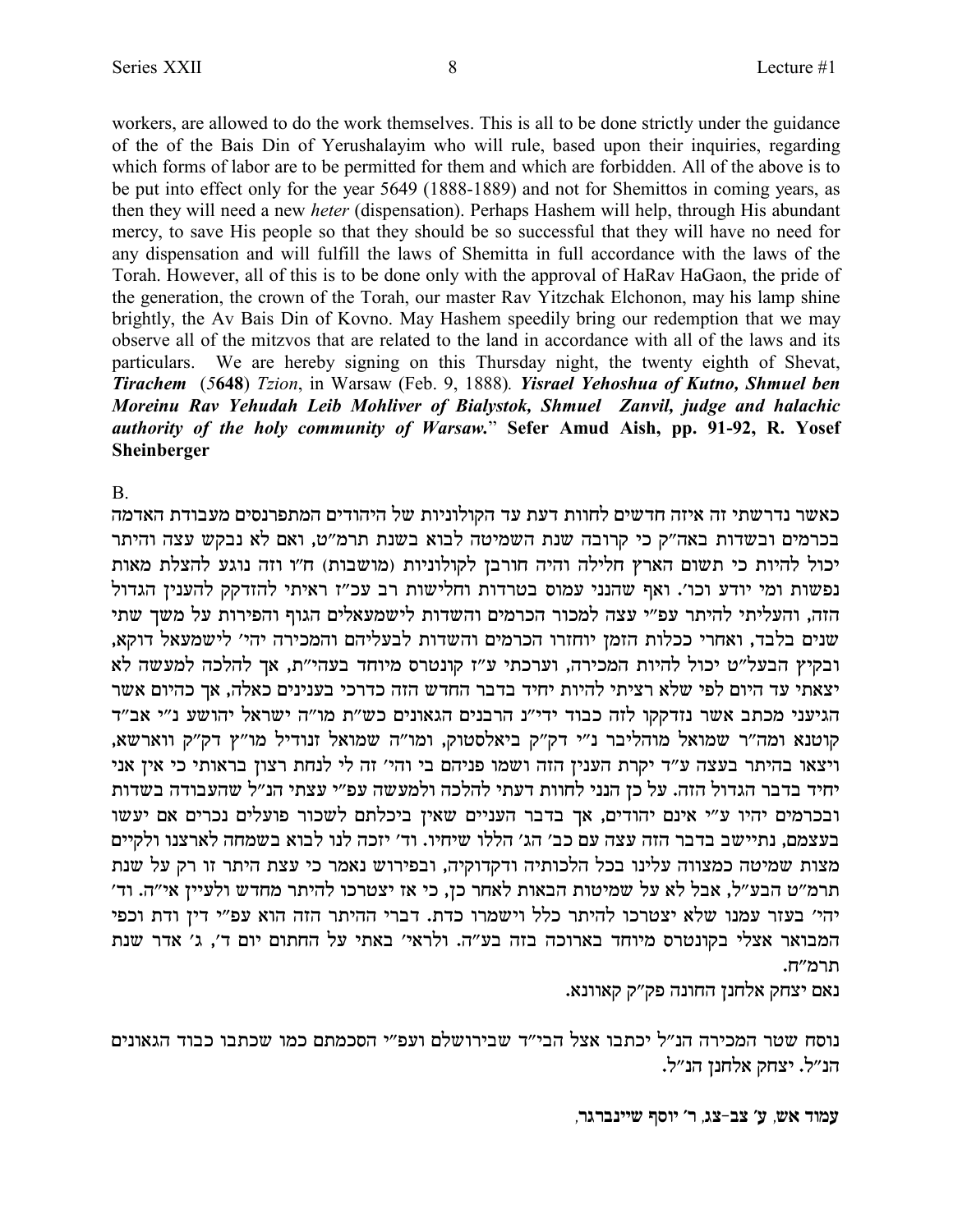Over the past months, I have been asked regarding my opinion vis-a-vis the Jewish agricultural colonies whose members are supported through working the vineyards and fields of our holy land, since the year of Shemitta, [5]649, is drawing close, and if we do not make some attempt at finding a solution and a *heter* (dispensaton) there is a distinct possibility that the land will become desolate, G-d forbid, and the colonies will become ruined. This touches upon the survival of hundreds of souls and "who knows [whether we have only come to be in a position of influence just for such a time as this." (see Esther 4:14)] Even though that I am laden with burdens and great weakness, I feel myself obligated to become involved in this most important matter. I have come to the conclusion that a *heter* can be found through selling the vineyards and fields to Arabs (Moslems), the *guf v'hapairos* (legal title and all legal rights to its use and produce) for a period of only two years. After the end of that time the vineyards and fields shall revert back to its owners. The land should only be sold to Moslems (i.e. monotheists not Christians (trinitarians)). The sale can take place this coming summer. I have composed a special treatise regarding this subject, but I have not published my opinion up until now since I didn't want to be the only one espousing such a novel approach, as is my custom in regards to such matters. However, upon receiving a letter in which the honored rabbis and geonim, our revered Master and Teacher, R. Yisrael Yehoshua, may his light shine, the Av Bais Din (Chief Rabbi) of Kutno, our Master and Teacher R. Shmuel Mohliver, may his light shine, of the holy community of Bialystok, and our Master and Teacher R. Shmuel Zanvil, the halachic authority of Warsaw, issued a *heiter* similar in manner [to my own conclusion] and turned to me [for my opinion,] I was quite pleased that I wasn't the only one who held such an opinion in regards to this weighty matter. Therefore, I am ready to express my opinion, both theoretically and practically based upon the above that the work in the fields and vineyards should be done through non-Jews. However, in regards to allowing Jews who do not have the financial ability to hire non-Jews to do the work themselves, I must first consult with the three aboved named [scholars] before issuing an opinion. May Hashem grant us the merit to come to our land with joy and fulfill the mitzvah of Shemitta as it is commanded to us with all of is laws and minutiae [without compromise]. It should be unequivocally stated that this is only for the year 5649 (1888-1889) and not for the coming Shemittos, as the issuing of any future dispensation would have to be thoroughly researched [depending upon changing circumstances]. May Hashem help us that we need not have any futher dispensations and we will be able to keep the Shemitta as is specified in the Torah. This *heter* is absolutely based upon *halacha* as it is clearly elucidated in my special treatise at length, with Hashem's help. As a proof of my authorship, I hereby affix my signature on this Wednesday, the third of Adar, 5648, in Kovno. *Yitzchak Elchonon Spektor*

P.S. The text of the bill of sale should be written by the Bais Din of Yerushalayim and subject to their approval, as the above mentioned honored Gaonim have written. *Yitzchak Elchonon Spektor.* **Amud Aish, pp. 92-93, R. Yosef Sheinberger**

 $\mathcal{C}$ 

ס\*ט פטרבורג, ברגע הזה מקבלים אנחנו מאת סוכננו בביאליסטאק ה' קלעמענטינאבסקי, ממוש"ק העבר (ו' אדר), את הבשורה הטובה הזאת, אשר אנחנו ממהרים לתתה לפני קוראינו: הנני לבשרהו כי פסק הדין על אדות שנת השמיטה בארה"ק יצא להיתרא מלפני הגאונים הגדולים ר' יצחק אלחנן .<br>מקאוונא, ור׳ שמואל מאהליווער מביאליסטאק ור׳ יהושע מקוטנא, ור׳ זנוויל מווארשוי שליט־א. שלשת הרבנים האחרונים היו במותב תלתא לקול קריאת הגרש"ם, והגאון רי"א שלח את פסק דינו הוא להגרש"מ בסוף שבוע זה. את הפסק הזה יודיעו תיכף להקולוניסטים באה"ק וישלחו להודיעו גם בפאריז. אחרי הדברים והאמת האלה חושבים אנחנו את המו״מ בדבר השמיטה לדבר מיותר ולא **'qa `aed .x`exart 9 - No. 33 uilnd** .dfd oipra epil` ze`ad zeaeyzd z` qitcdl cer siqep **61 'r lwpic miig awri 'xn ziriayd zkxrn**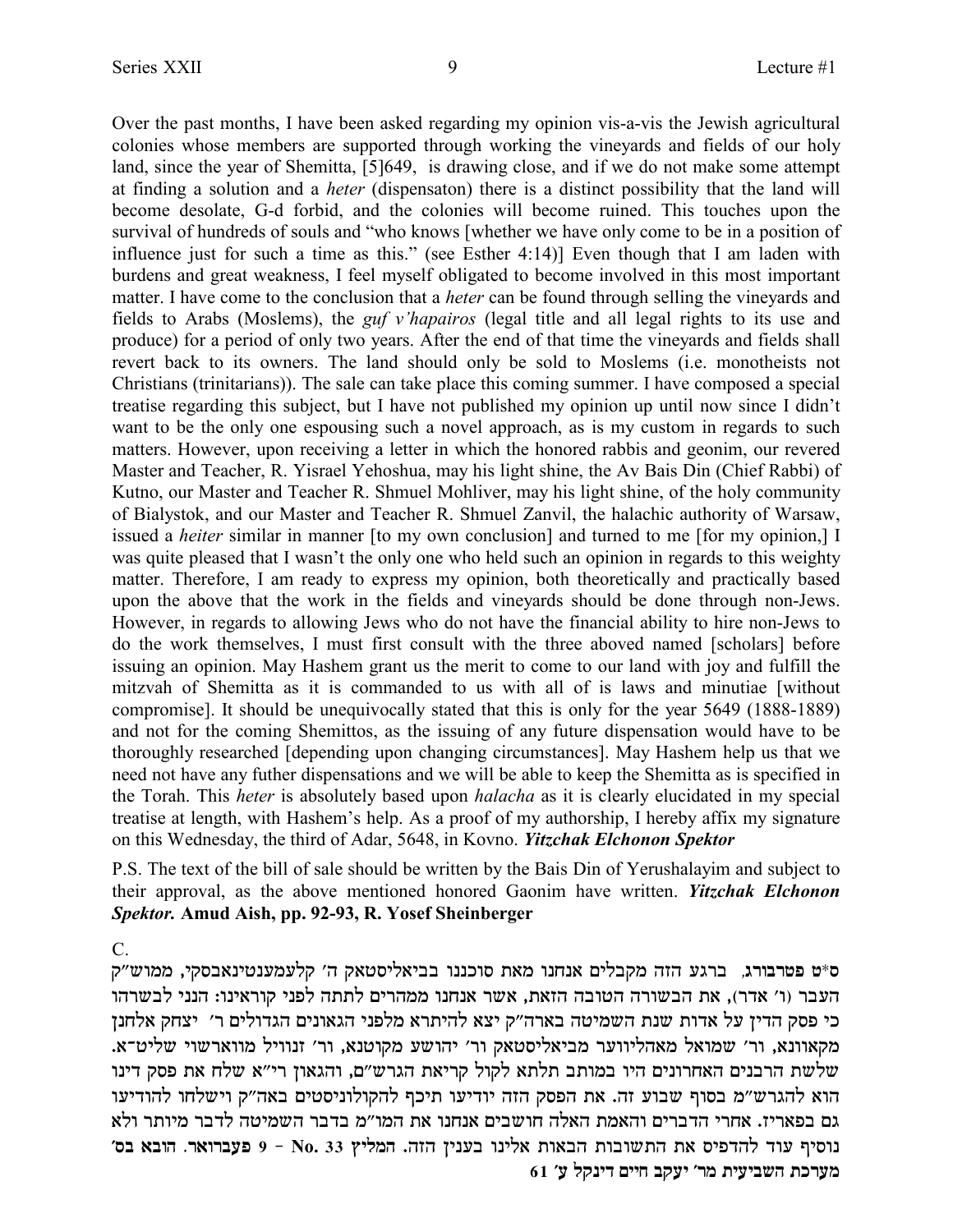St. Petersburg: At this moment we have received the following good news from our agent in Bialystok, Mr. Klementinovski, dated this past Motzoei Shabbos (Saturday night), the sixth of Adar, which we are quickly presenting to our readers: A heter (dispensation) in regards to the Shemitta year in our holy land was issued by the following prestigious gaonim: Rav Yitzchak Elchonon of Kovno, Rav Shmuel Mohliver of Bialystok, Rav Yehoshua of Kotno and Rav Zanvil of Warsaw, may they live a long and productive life. The last three named *gaonim* assembled together at the behest of Rav Shmuel Mohliver and the Gaon Rav Yitzchak Elchonon sent his halachic ruling to HaGaon Rav Shmuel Mohliver at the end of this week. They will quickly make known this ruling to the colonists in our Holy Land and also to [representatives in] Paris. After [publishing] these facts, we feel that further discussion in regards to Shemitta is unnecessary and we will no longer publish the various responses (letters to the editor) that we receive concerning this issue. HaMeilitz, no. 33, February 9, 1888, quoted in Sefer Maarochos HaSheviis, R. Yaakov Chaim Dinkel

D

(כ׳ ימים לחודש אייר שנת תרח"ם ציון לפ"ק) יען בי קרבה שנת השמיטה לבא היא שנת  $(1)$ תרמ"ט הבעל"ט לזאת מודיעים אנחנו לאחינו יושבי הקאלניות יצ"ו כי אין שום היתר לחרוש ולזרוע לקצור ולנטוע הן ע״י עצמו הן ע״י נכרי לבד מעבודת האילנות לאוקמי אילנא מותר מצד הדין, ופרטי הדברים כפי שיורו הרה"ג שי'. ואנחנו כולנו תמוכים ובטוחים כי שביתת הארץ תהי' להם לברכה, ולמותר יחשב להודיע להם חומר עונש עון חילול השמיטה ושכר השומרה כהלכתה כי ידוע הוא לכל בעל תורה. ואלה אשר הטו אזנם עד כה לשמוע תורת ד׳ ומצותיו, בטחונינו שישמעו גם עתה ונזכה כולנו לביאת גואל צדק בב״א.

## משה יהושע יהודא ליב בהרב הגאון הצדיק מו״ה בנימין זצ״ל שמואל סלאנט

(The 20th day of the month of Iyar, 5648) Because the year of Shemitta is drawing near, i.e. the year 5649 (1888-1889), may it be a source of blessing, we are hereby informing our brethren who live in the colonies, that there is absolutely **no** heter (grounds for a dispensation) to plow, seed, harvest or plant, whether it be done by oneself or through a non-Jew. The only exception is regarding the husbandry of trees where measures to preserve the trees are allowed by Talmudic law. Regarding the exact details [of this dispensation] one should be guided by the *gaonim* [of Yerushalayim]. We are supportive and most certain that resting the earth will be a cause of blessing. There is no need to inform them of the severe punishment that results in violating the Shemitta and the reward that one receives for keeping it in accordance with halacha, for it is common knowledge to anyone who has a firm grounding in Torah. It is our firm belief that those who have bent their ears to hear the Torah of Hashem and His mitzvos will also do so now. May we all merit to the coming of the righteous Redeemer, soon, in our days. Amen.

### Moshe Yehoshua Yehudah Leib ben HaRav HaGaon HaTzadik Moreinu Binyamin o.b.m **Shmuel Salant**

תדעו כי רבני ירושלים ת"ו לא אסרו העבודה בשביעית אלא מפני שכך דעתם נוטה שאין  $(2)$ היתר לעבודה, וכמו שיש הרבה מגאוני חו"ל שהסכימו כן, ואף כי בהיותם בקירוב מקום ונודע להם מרוב הקולוניסטין שאדרבה האדמה צריכה שביתה, ומכ"ש כי אין אסון חלילה אם לא יעבדו בשנה זו, ואך בשקר השמיעו קולי קולות כי השמירה בשביעית נוגע לסכנת נפשות אשר רק עפי"ז נמצאו כמה גאונים בחו״ל להקל מעט בזה בשבתם מרחוק. מכתב מהרה״ג ר׳ מרדכי גימפל יפה ר״ח מנחם  $61$ ע׳ דינקל ע׳ השביעית מר׳ יעקב חיים דינקל ע׳  $1$